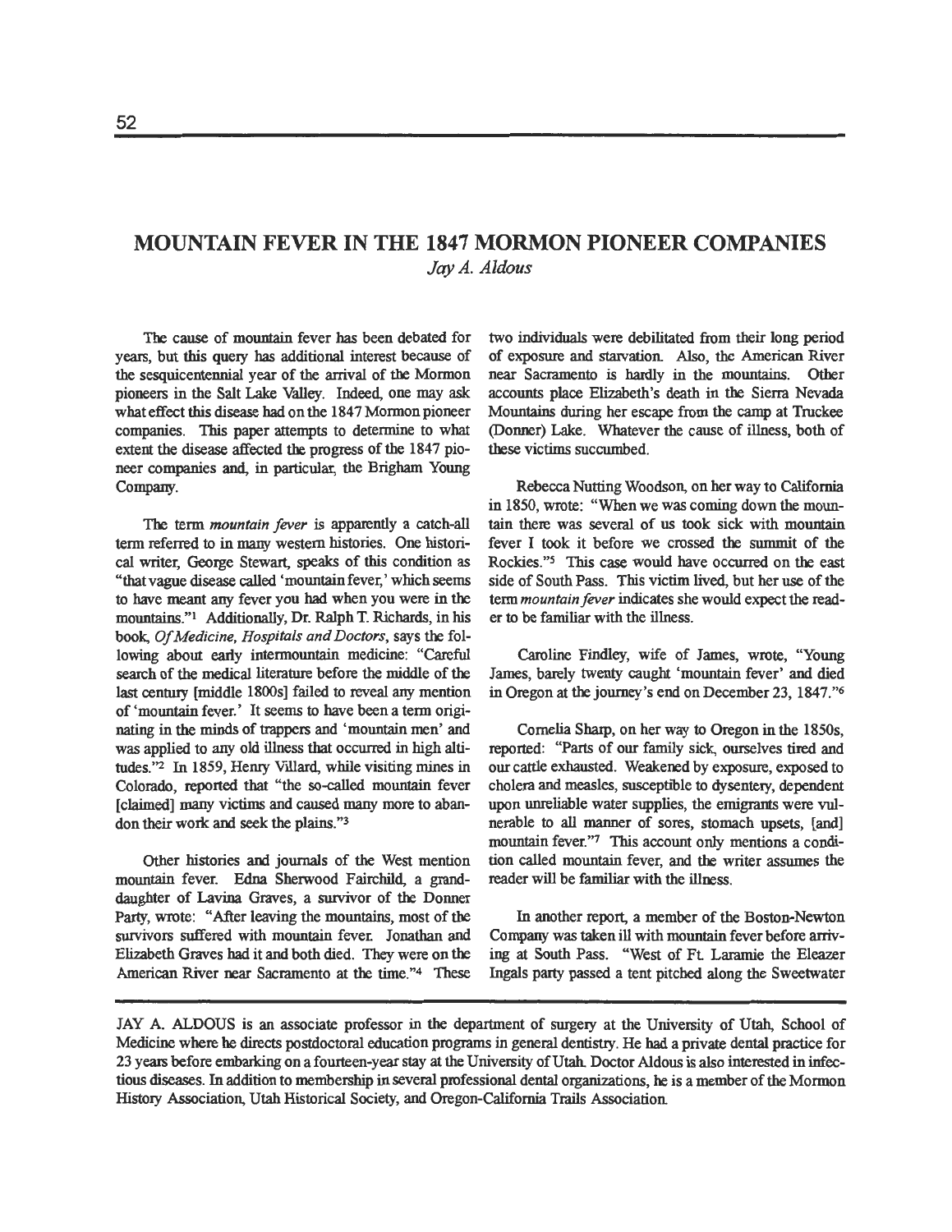River. Inside, were a **man** and his wife, 'the **man** down with mountain fever." On the following day, they "overtook a train of 10 wagons in which 14 men were tormented by mountain fever."8 **Mary** Ackley wrote in her diary in 1852, "Brother Jim four years old had mountain fever. . . . When he recovered his hair **all** fell out"9

Dr. John Hudson Wayman, a physician traveling **to the** gold fields in 1852, wrote in his diary on 30 June, after leaving Fort Laramie:

I have heard of some deaths occurring from this mountain fever in such cases I think from what I have seen, that it is **the** result of bad management, and when death does **occur,** the immediate cause is peritoneal inflammation I have visited some cases & **indeed the** only serious ones were of this character. This imluced me **to** think that all fatal cases terminate in this way Peritoneal inflammation seems to be a natural concomitant of this mountain fever. I have seen a number of cases and all seeme **to** weare [sic] this tendency. Though if properly managed there is no danger.<sup>10</sup>

From this reference, we might assume that some fatal cases involved gastrointestinal complications. This would seem **to** be **an** atypical complication

Lydia Rudd, traveling the Oregon Trail along **the**  Bear River, describes her husband's illness. In her entry of 23 July 1852, she reports that **"Hany** was taken with a chill this morning very sick we were obliged to encamp at noon he could not travel encamped on bear river." By 26 July, Harry was better, and they traveled ten miles.11 The timing, symptoms, and location suggest mountain fever.

**The** country along the Oregon Trail from South Pass to **the** Snake River was the location of sevexal other cases of mountain fever. A cluster of cases was reported near the Portneuf River in Idaho. Charles Harper relates **an**  event from 1847: "A great number of men have been taken sick within a few days. The symptoms **are** violent pain in **the** head and limbs but generally does not last long until they recover. The disease spoken of still continues in camp but not fatal. They have nearly **all** had  $it"$ <sup>12</sup>

Another cluster of cases was reported on 29 June The winter of 1846 was severe in the Sierra Nevada

1851 near the Green River in present-day Wyoming. A journal entry by P. **V.** Crawford relates, "This morning we crossed a level, sandy beach of ten miles width, to the Green river feny. Here we found five good ferry boats, which would feny us over for three dollars each wagon, by us swimming our cattle. . . . Two of my family were sick here with mountain fever, a common occurrence in this region" By 4 July, he reports, "Weather very pleasant, health good." Crawford later wrote on 10 July, "This day we remained at the bridge. (at Thomas' Fork near where the Sublette Cutoff meets the Fort Bridger route) We had a sick **man** in the train, who died here. His name was John Scott, of Missouri. He had been sick for a long time before leaving the States **and** took the mountain fever and it killed him We buried him here."l3

From the accounts noted above, the symptoms and outcomes vary-indicating that more than one disease was being reported. Mormon diarists have left the best descriptions of what they called *mountain fever*. The descriptions, symptoms, and courses of their illnesses were uniform enough to be considered one disease. Variations in symptoms and lengths of illnesses most likely **are** explained by personal immunological respons**es.** 

Comparison with current microbiological and medical descriptions suggests that Mormon mountain fever was what is now known as Colorado tick fever. Both Dr. Peter Olch, a student of frontier medicine, and the microbiology text by Jawetz, Melnick, and Adelberg have identified mountain fever as Colorado tick fever, which is caused by a virus transmitted by the Rocky Mountain wood tick *(Demacenter andersoni).l4* 

Tick season begins with warm weather, but ticks may become less active when the temperature increases **and** humidity decreases. Ticks perch on vegetation and move toward hosts identified by heat, odor, and odoriferous excretion produced by ticks that have found a host Thomas Bullock reported: "[H]ere also commences a five-hundred mile journey through eternal sage plains, from six inches to ten feet high, where **the** sage is, you must not expect to see **any** grass--but if you should happen to sit down on a bush, be thankful if you are not bitten with 'sage ticks'; they **are** something like the ticks on cows, **and** very plaguy."ls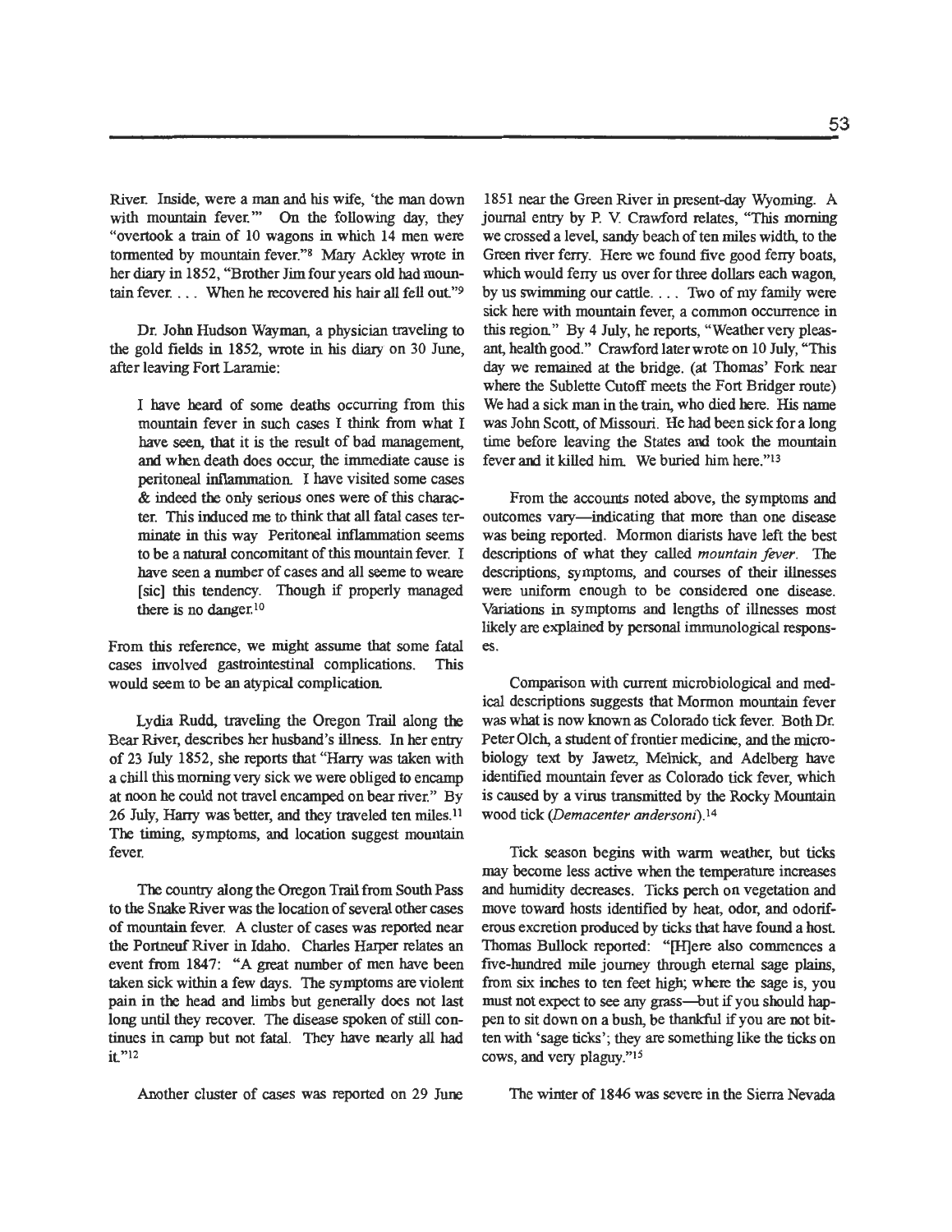Mountains **and must** have extended into the area around possible. Fort Bridger, for both Orson Pratt and Thomas Bullock One popular causality in historical literature is describe snow banks remaining west of Fort Bridger on "high-altitude malaria" caused by mosquitoes infected

fever results in a fever four to six days following the tick and Nicholes, "What is Mountain Fever."<sup>19</sup> bite **and** is characteized by a sudden onset of symptoms. Chills, muscle and joint pain, headache, deep pain Because of his fame, Brigham Young's bout with after which the patient may improve. Relapses are fre-

"high-altitude malaria" caused by mosquitoes infected 9 July 1847.<sup>16</sup> The delayed melting of the snow indicates from carrier animals.<sup>18</sup> The symptoms, course of infec-<br>a late summer, which may have put the Brigham Young tion, and mortality for malaria do not match the sympa late summer, which may have put **the** Brigham Young tion, and **mortality** for malaria do not match **the** symptoms and course of the disease that affected members of **the** Brigham Young Company. In addition, the only ani-The symptoms of Colorado tick fever have the clos- **mals** that carry the **malaria** organism outside of **humans**  are simian (primates). A more complete discussion of Mormon pioneers. The typical course of Colorado tick possible diseases **and** their elimination is given in Aldous

behind the eyes, lumbar backache, and nausea and vom-<br>
iting are other symptoms that may follow. The fever may<br>
nesses of other victims. The Mormon pioneers attributed iting are other symptoms that may follow. The fever may nesses of other victims. The Mormon pioneers attributed come and go. The symptoms may last a couple of days, mountain fever to the hot days and cold nights as they mountain fever to the hot days and cold nights as they traveled across what is now Wyoming. Diarists Erastus



Wilford Woodruff 1847 Pioneer Wagon<br>
Carriage House Museum, Salt Lake City, Utah<br>
When Brigham Young entered the Salt Lake Valley he was riding in the back of<br>
Elder Woodruff's wagon while recovering from the effects of Ro

The disease occurs chiefly in adult males, the group usu-<br> **usually pairs, indicating that not all individuals affected** were<br> **usually pairs** that the greatest expogure to ticke. Exap with the<br> **ECORD** (See Exhibit II, "M ally with the greatest exposure to ticks. Even with the **recorded.** (See Exhibit of example,  $\epsilon$  and  $\epsilon$ )  $\epsilon$ close match of symptoms and duration, we cannot be sure of the cause of the disease without examination of patients and use of laboratory tests, neither of which is Only rarely did people ride in the wagons when

quent and may last for an additional three or four days.<sup>17</sup> by name were ill with mountain fever in the 1847 com-<br>The disease against highly in adult grales, the grave uses indicating that not all individuals affected wer

Snow, A. P. **Rockwood,**  John Brown, and Levi Jackman and historians such as Wallace Stegner<br>and Preston Nibley have said **many** people were taken ill with mountain fever. **Erastus** Snow reported that **at** the Green River, about **half** the exhibited symptoms of mountain **<sup>1</sup>**fever.20 At this point in the journey, the company was composed of 157 men and women.<sup>21</sup> (See Exhibit I, "Camp of Israel Roster.") **If** Snow's count is correct, the number of cases reported in this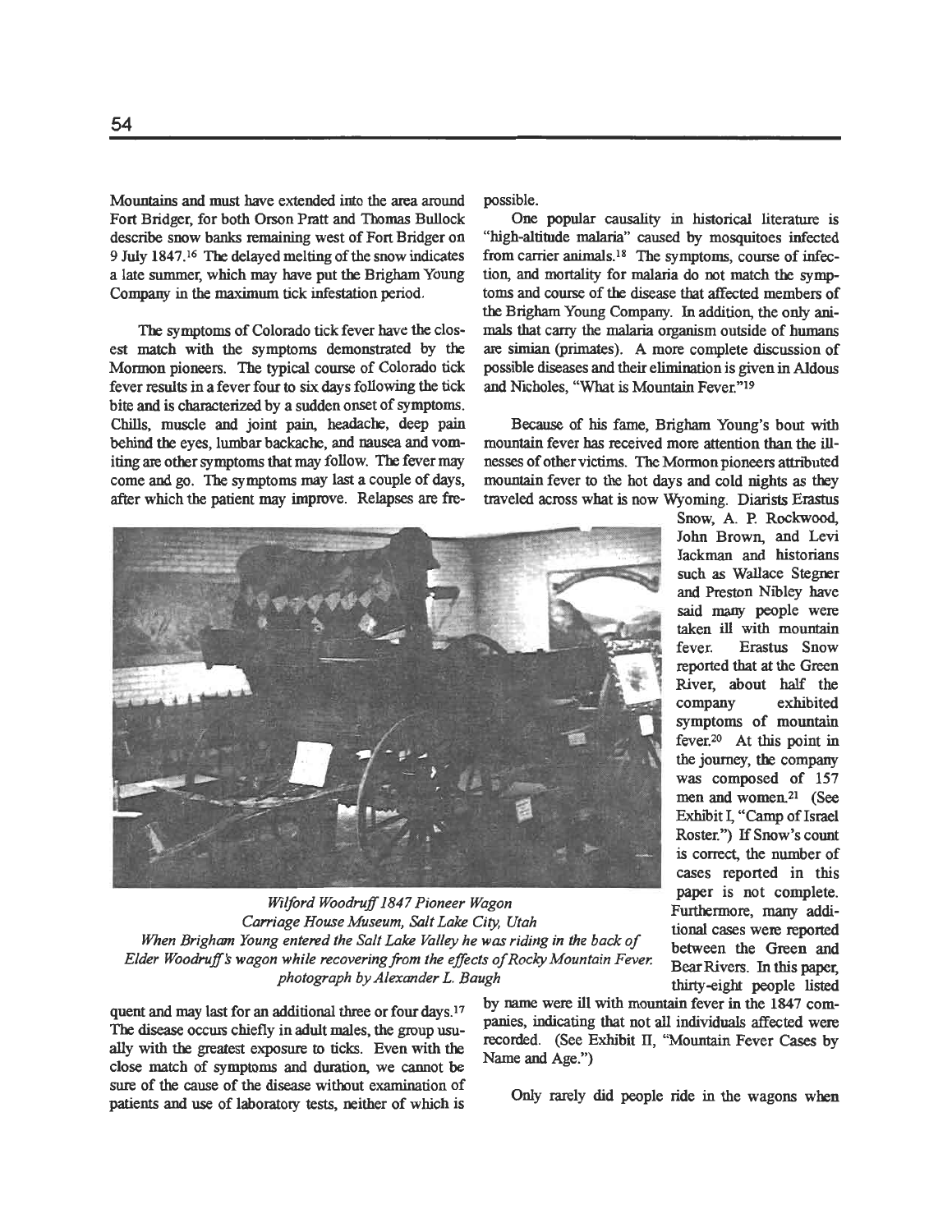crossing the plains **because** of **the** increased burden on their animals. Individuals walked except when injured or ill. Wagons were not constructed for comfortable rid**ing,** for they had no springs. The **vanguard** company did not stop for **the** recovery of **the ill** until Brigham Young was afflicted on **the** Bear River. Before **that** a concession was made allowing some of the **ill** to ride in **the**  wagons. However, Brigham Young and A. P. Rockwood were **transported** following their illness in the back of Wilford Woodruff's carriage. This vehicle was the most comfortable transportation in the pioneer company. Wallace Stegner wrote: "No one in the pioneer company, and few later, died of it [mountain fever], but the joint **pains and** headache made riding the jolting wagons a torture."22 Levi Jackman wrote: **"The** stony **ground** that we have to travel on makes it very **hard** for those that have to ride in **the** wagons.'23

After Brigham Young fell **ill,** the company was reorganized and divided into three segments. Brigham Young, Heber C. Kimball, Phineas Young, and a few others in eight wagons remained behind to come along as Brigham Young was able to travel. A group of forty-two men under the leadership of Orson **Pratt** went ahead to explore and improve the Donner Road while the main portion of the company followed the explorers.<sup>24</sup> Horace Thornton, in a letter to G. Rognon, reported that Orson Pratt's men were the strongest individuals and selected the weakest animals for the road building and exploring party.<sup>25</sup>

**Erastus Snow wrote: "This affliction [mountain** fever] detained **us** so that, with the labor on the roads through **the** Wasatch Mountain, we were unable to reach the **Great** Salt Lake valley until the **21st** of July, when Orson Pratt and myself, of the working parties, . . . first emerged into the valley.'26 Levi Jackman, a member of **the** exploring and rod-building group, said on 22 July 1847, "Our move has slow[ed] for it took all able-bodied men from one-half to three-fourths . . . [more] time to make the road so that we could possibly get along."<sup>27</sup> A. P. Rockwood's journal notes frequent stops to rest because of illness after the group reached the Bear River<sup>28</sup>

It is interesting to compare the progress of the Brigham Young Company with the Domer Party. The Donners made a road with only sufficient improvement to permit their passage through the Wasatch Mountains while the Mormons were improving the Donner Road for their own and future use. The Donner Party had thirty men over fourteen years **of** age. The exploring and roadbuilding detachment of the Brigham Young Company had forty-two men. To cut a road through the Wasatch Mountains from Fort Bridger to the Salt Lake Valley took the Domer Party nineteen days, less four days of inactivity during which James Reed was securing information about **the** route from Lansford Hastings. The limited accounts of the Donner Party do not report illness in the area from Green River to the Salt Lake Valley. The Mormon groups took fifteen days, less two days to rest on Sundays. When we calculate wok days, the Domers required **450** man/days to cover the distance from Fort Bridger to Salt Lake Valley; **and** the Mormons took **546**  manldays, or about **20** percent longer, to cover **the** same distance. James Reed of the Donner **Party** makes reference to a reluctance of some to put their full effort into the road building. Nevertheless, it took the Mormons more manldays **of** work to complete their road than it took the Donners. The question may be asked whether this difference was in part due to illness and/or debilitation caused by the high rate of mountain fever.

*Marry* eyewitness narratives exist from the 1847 Brigham Young Company. Most of the narratives of this company have been reviewed for cases **of** mountain fever, but there are most likely additional cases **that** were not recorded. Fmm the references noted, mountain fever had an impact on the emigration, causing at least significamt delay. The occurrence of mountain fever slowed the Camp of Israel, and the illness of Brigham Young certainly delayed his arrival in the Salt Lake Valley. We **can** only speculate **that** Pioneer Day might have been celebrated earlier in July had it not been for the pioneers' affliction with mountain fever. Mountain fever illustmtes how a **seemingly** insignificant event as small as the bite of a tick may alter the course of history.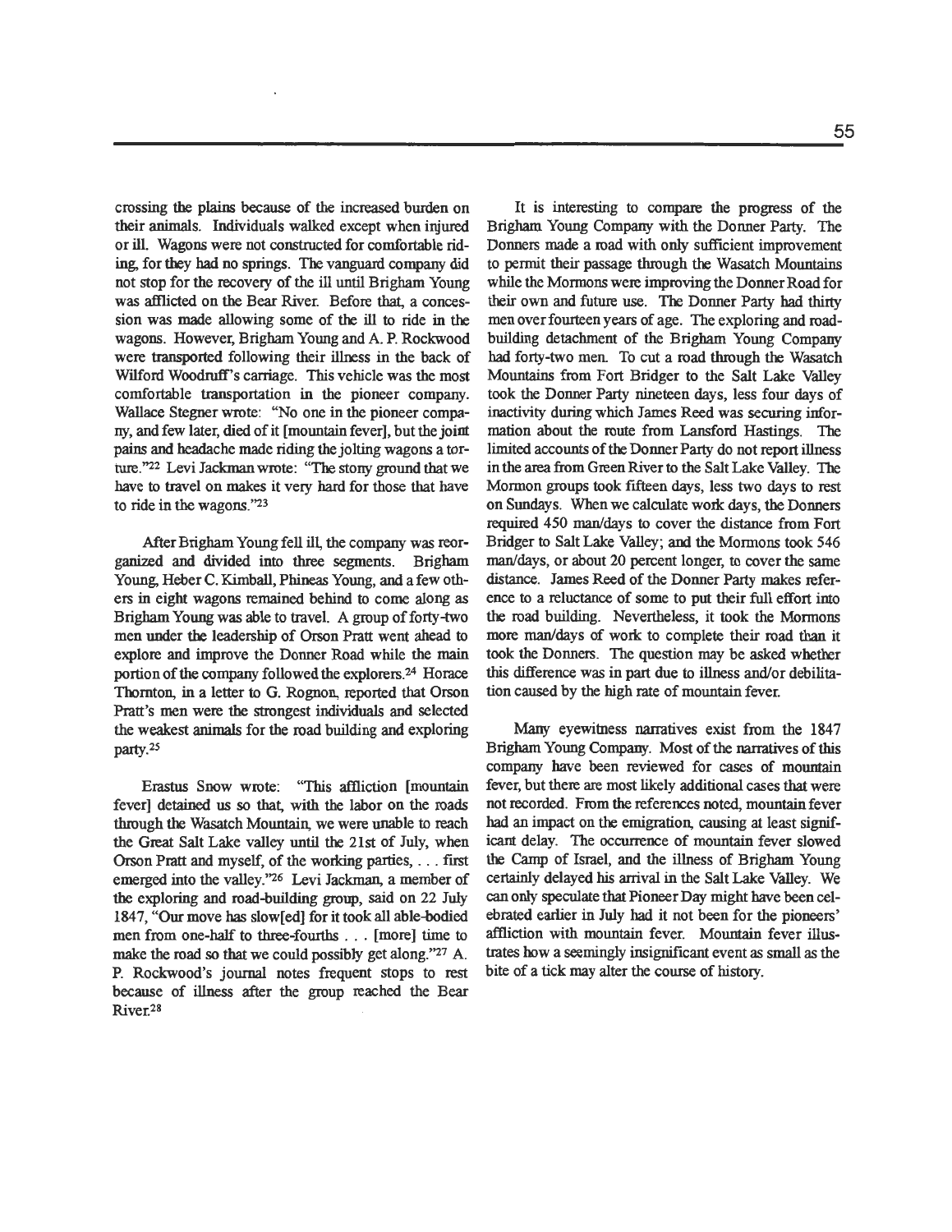#### **Exhibit I: CAMP OF ISRAEL ROSTER**

Mountain fever victims **are** in bold. Captains of ten are shown **as** (C).

Pierce, Harvey Rappleye, **'Tunis**  Weiler, Jacob

## **FIFTH TEN**

Coltin, Zebedee Dixon, John Earl, Sylvester H. \*Empey, **W11liam** A. **Goddard, Stephen E** (C) Henrie, William **Lewis,** Tarlton Marble, Samuel Scholes, George **Shemood, Henry** 

**SIXTH TEN** 

Craig, James Howd, Simeon Owen, Seeley Loveland, Chauncey **Shumway, Andrew** Shumway, Charles **(C) Snow, Erastus Vance,** William +Woolsey, Thomas Wordsworth, William

**SEVENTH TEN Carter, William Case, James** (C) **Dewey, Benjamin Franklin Eastman, Ozro** Ensign, Datus **Frink,** Monroe Frost, **Burr ttGlines**, Eric **Johnson, Artemus**  Losee, Franklin G. **Smoot, William** C. \*Stewart Franklin **B.** 

**EIGHTH TEN**  Allen, Rufus **Barnum,** Charles D.

Boggs, Francis Eldredge, John S. Grant, David Kelsey, Steven Kendall, **Levi** N. Newman, Elijah Stewart, James. W. Taft, Seth (C) Thomas, Robert T. **Thornton, Horace**  Williams, Almon M.

**NINTH TEN Wings, George**  Byard, Robert **Clayton, William** Cloward, Thomas **Cushing,** Hosea **Egan, Howard** (C) Johnson, Philo **Kimball, Heber C. King,** William A. **Whipple, Edson** 

**TENTH TEN**  Brown, Nathanial T. Fairbanks, Nathanial \$Fan, Aaron \*Harmon, Appleton (C) Murray, Carlos Pack, John \*Pomemy, Francis M. Redden, Jackson Rockwell, **Orrin** P. Whitney, Horace K. **Whitney,** Orson K.

**ELEVENTH TEN Chamberlain, Solomon**  \*Davenport, James Fitzgerald, Perry **\*Higbee,** John S. (C) Kleinman, Conrad Rolfe, Benjamin Rooker, Joseph

## Egbert, Joseph **Fowler, John S.**  Freeman, John **M.**  Pratt, Orson Smith, George A. **Tborpe, Marcus** B. **Wardle, George Woodluff, Wilford** (C) **SECOND TEN Adams,** Barnabas L. **Benson, Ezra** T. (C) Brown, George **Bullock, Thomas**  Carrington, Albert Driggs, Sterling \*Grover, Thomas **Little, Jesse c.**  +Lyman, **Amasa M. Richards, Willard**  +Stevens, Roswell **THIRD TEN** Angell, Truman **0.**  Everett, Addison

Greene, John Y. **Rockwood, Albert P. Scofield, Joseph** Stringham, Bryant Tanner, Thomas **Young, Brigham**  Young, Lorenzo  $\sharp$  Young, Phineas H. (C)

**FOURTH TEN**  Atwood, Millen Dykes, **William**  \*Ellsworth, **Edmund**  Fox, Samuel Grant, George, R. **Hanks,** Alvarus Holman, John \*Johnson, Luke S. (C)

**FIRST TEN**  Bumham, Jacob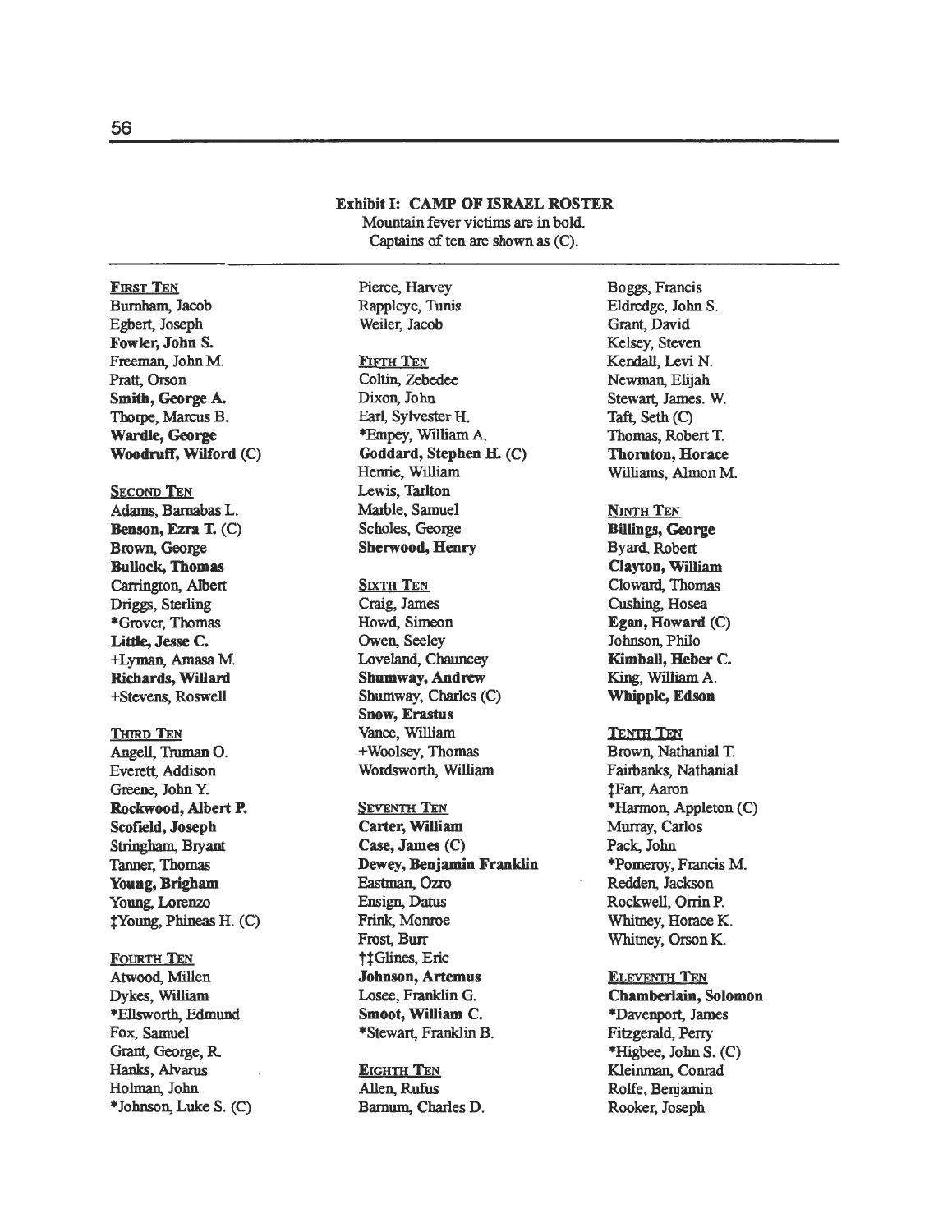+Tippets, John H. Walker, Henson Wheeler, John

## **TWELFTH TEN**

Bamey, Lewis Gibbons, Andrew Hancock, Joseph<br>Harper, Charles A. Walker, Henson<br>Wheeler, John<br>Twelfrith Ten<br>Barney, Lewis<br>Gibbons, Andrew<br>Hancock, Joseph<br>Harper, Charles A.<br>**Jacob, Norton** (C)<br>Markham, Stephen<br>Mills, George<br>Norton, John W. Markham, Stephen Mills, George Norton, John W. fwoodward, George

## THIRTEENTH TEN

Brown, John (C) Crosby, Oscar **Curtis, Lyman Hanson,** Hans C. **Ivory, Mathew Jaclonan, Levi**  Lay, **Hark** Powell, David Roundy, Shadrack

## FOURTEENTH TEN

f Badger, Rodney Burke, Charles Chessley, Alexander Flake, Green Gleason, John Matthews, Joseph (C) Summe, Gillroid Taylor, Norman

## WOMEN AND CHILDREN

Decker, Isaac Perry Kimball, Ellen Sanders **Young, Clarissa** D. Young, Harriet P. W. Young, Lorenzo Z.

#### **MISSISSIPPI SAINTS**

Chesney, James Crow, Benjamin B. Crow, Elizabeth Crow, Elizabeth J. Crow, Harriet Crow, Ida **Mnda** E. Crow, **Ira** Minda A. Crow, John M. Crow, Robert Crow, Walter H. Crow, William P. Litle, Archibald Myers, Lewis B. Therlkill, George W. Therlkill, James W. Therlkill, **Matilda** J.

Therlkill, Milton H.

FROM MORMON BATTALION SICK **DETACHMENT Bingham**, Thomas Buchanan, John Casto, William Clarke, George Compton, Allen Durfee, Francilias Gould, Samuel Oakley, James Roberts, Benjamin Shupe, Andrew J. Terrill, Joel J. Williams, Thomas S.

SAM **BRANNAN PARTY**  Brannan, Samuel Smith, Charles C. unidentified

**\*Left** at the North Platte River ferry ?Stayed **at** the Platte River ferry and caught up with **the** company. \$Sent to Big Company with message. +Sent to guide remaining Pueblo Saints

### **Exhibit Ik** MOUNTAIN **FEVER CASES BY NAME AND AGE**

Benson, Ezra **T.** (36)29 Billings, George (20)30 Bullock, Thomas (31)<sup>31</sup> Carter, **William** (26)32 Case, James (53)<sup>33</sup> Chamberlain, Solomon (59)34 Clayton, William (32)3s Curtis, Lyman (45)<sup>36</sup> Dewey, Franklin B. (22)<sup>37</sup> Egan, Howard (32)38 Fowler, John **S.** (28)39 Goddard, Stephen H.  $(36)^{40}$ Grant, Caroline (29)41

Ivory, Mathew (38)42 Jackman, Levi (50)43 Jacob, Norton (42)44 Johnson, Artemas's Kimball, Heber C. (48)46 Little, Jesse C. (32)47 Nebeker, William **P.** (11)48 Parish, Priscilla (14)49 Parish, Samuel (49)<sup>50</sup> Patton, George (boy?)<sup>51</sup> Richards, Willard (43)<sup>52</sup> Rockwood, Albert P. (42)<sup>53</sup> Scofield, Joseph  $(38)^{54}$ 

Sherwood, Henry G. (62)<sup>55</sup> Shumway, Andrew P (14)<sup>56</sup> Smith, George A. (30)<sup>57</sup> Smoot, William (19)<sup>58</sup> Snow, Erastus (29)<sup>59</sup> Summey, Sarah (husband 45)<sup>60</sup> Thornton, Horace (25)<sup>61</sup> Wardle, George (27)62 Whipple, Edson (42)<sup>63</sup> Woodruff, Wilford (40)<sup>64</sup> Young, Brigham (46)<sup>65</sup> Young, Clarissa D. (19)<sup>66</sup>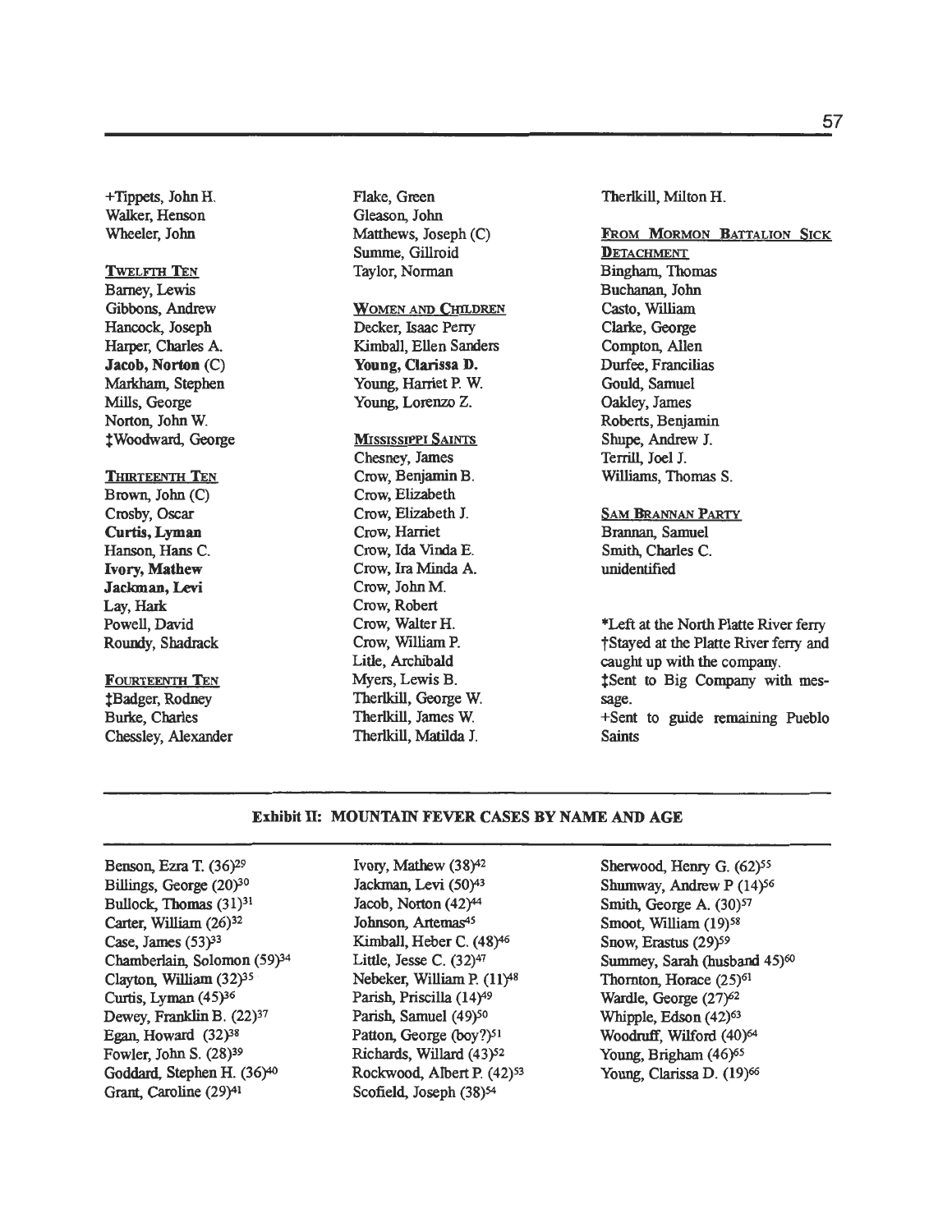#### **Notes**

1. George R. Stewart, *The California Trail* (Lincoln, Nebraska: Bison Books, **1983), 255.** 

**2.** Ralph T. Richards, *OfMedicine, Hospitals andDoctars*  (Salt Lake City: University of Utah Press, **1953), 163.** 

3. Robert H. Shikes, *Rocky Mountain Medicine* (Boulder, Colorado: Johnson Books, **1986), 3 1.** 

**4.** Kristin Johnson, *Unfortunate Emigrants* (Logan, Utah: Utah State University Press, **19%), 293.** 

**5.** Lillian Schisel, *Women\$ Diaries of the Westward Journey* (New York: Schocken Books, **1992), 67.** 

**6.** Ibid., **57.** 

**7.** Ibid., **115.** 

**8.** Eleazar Stillman Ingalls, *Journal of a Trip to California by the Overland Route Across the Plains 1850-51* (Fairfield, Washington: Ye Galleon Press, **1979),** cited in an unpublished manuscript by Lloyd W. Gundy, Awada, Colorado, **12.** 

**9.** Emmy **E.** Wemer, *Pioneer Chil&en* on *the Journey West* (Boulder, Colorado: Westview Press, **1995), 125.** 

**10.** Edgeley W. Todd, ed., *A Doctor* on *the California Trail: The Diary of John Hudson Wayman from Cambridge* City, Indiana, to the Gold Fields in 1852 (Denver: Old West Publishing Co., **1971), 14.** 

**11.** Schissel, **193.** 

**12.** From the Charles Alfred Harper diary, quoted in Peter Olch, "Health-Related Problems on the Emigrants' Trails," *Emigrant TroiIs of Soulhern Idaho,* Daniel J. Hutchinson and Larry Jones, tech. eds. (Boise: Bureau of Land Management and Idaho Historical Society, **1993), 100.** 

**13.** P. **V.** Crawford, "Journal of a Trip Across the Plains, 1851," Oregon Historical Society Quarterly 25 (June 1924): **13669.** 

**14.** From the Charles Alfred Harper diary, quoted in Peter Olch, "Health-Related Problems on the Emigrants' Trails," *Emigrant Trails of Southern Idoha,* Daniel J. Hutchinson and Larry Jones, tech. eds. (Boise: Bureau of Land Management and Idaho Historical Society, **1993), 99;** Ernest Jawetz, Joseph L. Melnick, and Edward A. Adelberg, *Medical Microbiology,*  20th ed. (Norwalk: Appleton & Lange, **1995), 445.** 

**15.** Thomas Bullock **to** Griffith Williams, **4** January **1848,** 

*Latter-day Saints* ' *Millennia1 Star* **10:8 (15** April **1848), 117.**  We do not know if Thomas Bullock made the connection between the bite of ticks with mountain fever that affected the company as a plague. Bullock's statement confirms the fact that ticks were very prevalent.

16. From the Orson Pratt journal, quoted in *The Mormon Trail,* Utah Crossroads, Oregon-California Trails Association, Sesquicentennial Field Trip Guide, **23-24** August **1997; T.**  Bullock, **The** *Pioneer Camp of the Saints,* W111 Bagley, ed. (Spokane: Arthur H. Clark Co., **1997), 222.** 

**17.** Jawetz, Melnick, and Adelberg.

18. Harold Schindler, ed. *Crossing the Plains* (Salt Lake City: Salt Lake Tribune, **1997), 238.** See also Harold Schindler, *Orrin Porter Rockwell Man of God Son of Thunder*; 2nd ed. (Salt Lake City: University of Utah Press, 1983), f.p., *161 -62.* 

**19.** J. A. Aldous and P. S. Nicholes, 'What Is Mountain Fever?" *Overland Journal* **15** (Spring **1997), 18-23.** 

**20.** Schindler, *Crossing the Plains,* **215.** 

**21.** The number is accountable because of the nine men left at the Platte River Ferry, the addition of seventeen Mississippi Saints at Fort Laramie, the thirteen members of the sick detachment of the Mormon Battalion, and Sam Brannan and two companions at the Green River. Other members were sent to guide or provide instruction **to** the main party of the Mormon Battalion sick detachment and the Big Company following from Winter Quarters.

22. Wallace Stegner, *The Gathering of Zion* (Lincoln: University of Nebraska Press, **198 I), 157.** 

23. *A Short Sketch of the Life of Levi Jackman (1797-1876) Transcript BYU,* LDS Collectors Edition, Infobases, **1994.** 

**24.** Preston Niblcy, **Exodus** *Greatness* (Salt Lake City: Deseret News Press, 1947), 419.

**25.** *Chronicles of Courage,* vol. **3** (Salt Lake City: DUP Printing **Co., 1992), 338.** 

26. Erastus Snow, *LDS Biographical Encyclopedia,* LDS Collectors Edition, Infobases, **194.** 

27. *A Short Sketch of the Life of Levi Jackman.* 

**28.** Luceal Rockwood Curtis, *Compiled and Assembled History of Albert Perry Rockwood* (Salt Lake City, n.p., 1968), **67-68.**